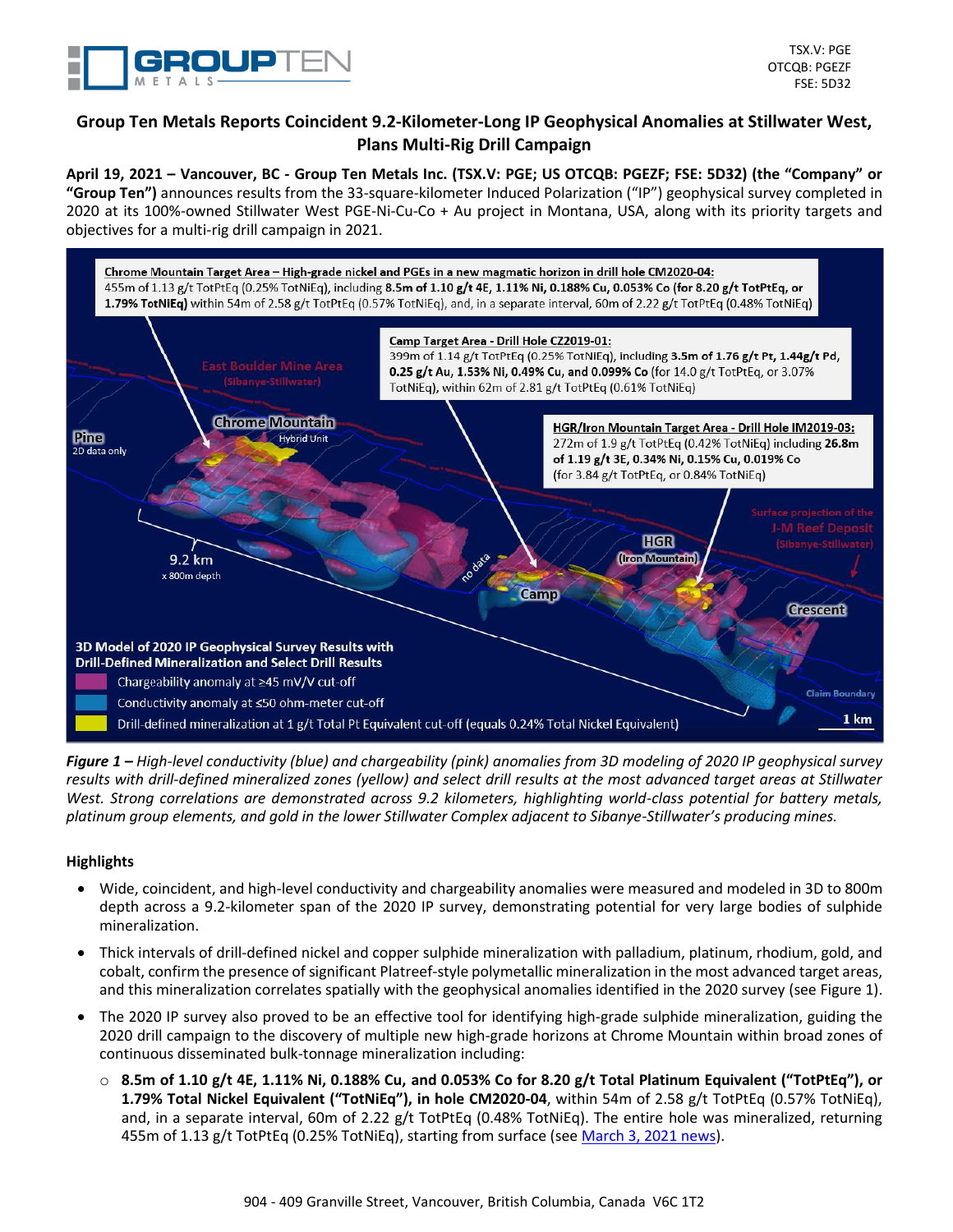

- Stillwater West is located stratigraphically below Sibanye-Stillwater's high-grade J-M Reef deposit, and Group Ten is applying geologic parallels from the Platreef district in South Africa's Bushveld complex, which is a similar layered magmatic system.
- Recent testing confirms the potential for Stillwater West to provide low-carbon, sulphide-hosted nickel, copper, and cobalt, critical to the electrification movement, as well as key catalytic metals including platinum, palladium and rhodium used in catalytic converters, fuel cells, and the production of green hydrogen.

## **Objectives for 2021**

- Delivery of maiden resource estimates at the most advanced target areas Chrome Mountain, Camp, and Iron Mountain/HGR – is targeted for mid-2021. Mineralization, modelled from drilling in each of these areas starts at or near surface and runs from 1 to 1.5 kilometers in strike in each area. All mineralization is open for expansion along trend and at depth as demonstrated by the IP anomalies.
- The Company is planning a multi-rig drill program to expand drill-defined mineralization and test priority targets identified by the IP survey in 2021.
- The Company is also planning additional IP survey coverage including in-fill coverage to aid drill targeting together with extension lines at the east and west ends of the project where the anomalies remain open.

Michael Rowley, President and CEO, commented, "The combined results of work to date provide our strongest indication yet of the potential for truly world-class scale and grade at Stillwater West as we continue to successfully apply models from South Africa's Platreef to similar geology in the USA. The mines of the Platreef are among the very largest and most profitable PGE-Ni-Cu mines in the world, providing valuable palladium and rhodium to the automotive market, platinum to the rapidly growing fuel cell industry, and copper that is so necessary for the increasing move to electrification. The Platreef deposit model also provides large quantities of the type of nickel – nickel sulphide - that remains the optimum primary feedstock for production of low-carbon, battery-grade nickel sulphate with the lowest possible carbon footprint. The prospect of supplying all of these commodities as cleanly as possible in a famously metal-rich and productive US mining district brings significant environmental and strategic benefits to the project."

"The 3D inversion models developed from our 2020 IP survey far exceeded our expectations. The results highlight the remarkable scale of the mineralized system at Stillwater and demonstrate the potential to continue to discover new Platreefstyle mineralized horizons, as it did in the 2020 drill campaign. We expect 2021 to be a pivotal year for the Company and are planning our largest exploration program yet with multiple drill rigs and an expanded IP survey, to build upon the success of the 2020 program. We look forward to providing additional updates from a number of initiatives in the coming weeks, and to releasing our maiden resources as targeted for mid-2021."

#### **Discussion**

The 2020 Induced Polarization (IP) geophysical survey by Group Ten and Simcoe Geoscience, the largest ever completed in the Stillwater district, successfully imaged the basal, ultramafic series, and basement rocks of the lower Stillwater complex, returning very large-scale anomalies with remarkable continuity across the 11.2-kilometer span of the overall survey. The strength and continuity of the results enabled 3D inversion modeling across 9.2 kilometers of the survey to a depth of 800 meters, even after the application of high-level cut-offs of >45 mV/V and ≤50 ohm-meter to the chargeability and conductivity datasets, respectively.

As shown in Figure 1, these very large and high-level anomalies demonstrate an exceptionally strong correlation with models of drill-defined mineralization in the most advanced target areas. The robust IP anomalies adjacent to known mineralization are priority targets for follow-up expansion drilling.

Strong spatial correlations are also noted with historic drill results outside of the main target areas, and with other datasets including past geophysical surveys, and soil and rock geochemistry, demonstrating additional potential for expansion of sulphide mineralization at earlier stage targets more broadly across the 31-kilometer length of the project.

Results also demonstrate good correlation with 3D Magnetic Vector Inversion ("MVI") modeling, completed on earlier geophysical survey data. MVI modeling has been instrumental in a number of large discoveries in recent years, including the expansion of Ivanhoe's Platreef mine in similar geology in South Africa. As previously announced by Group Ten June 4, [2019,](https://grouptenmetals.com/news/2019/group-ten-announces-drill-plans-for-2019-including-testing-of-kilometer-scale-magmatic-targets-identified-in-3d-modelling-at/) MVI results at Stillwater West indicate significant thickening of the magmatic package under the most advanced target areas relative to other parts of the Stillwater complex, highlighting the potential that the magmatic horizons that host known mineralization may also extend to several kilometers in depth, starting from surface. This is consistent with the adjacent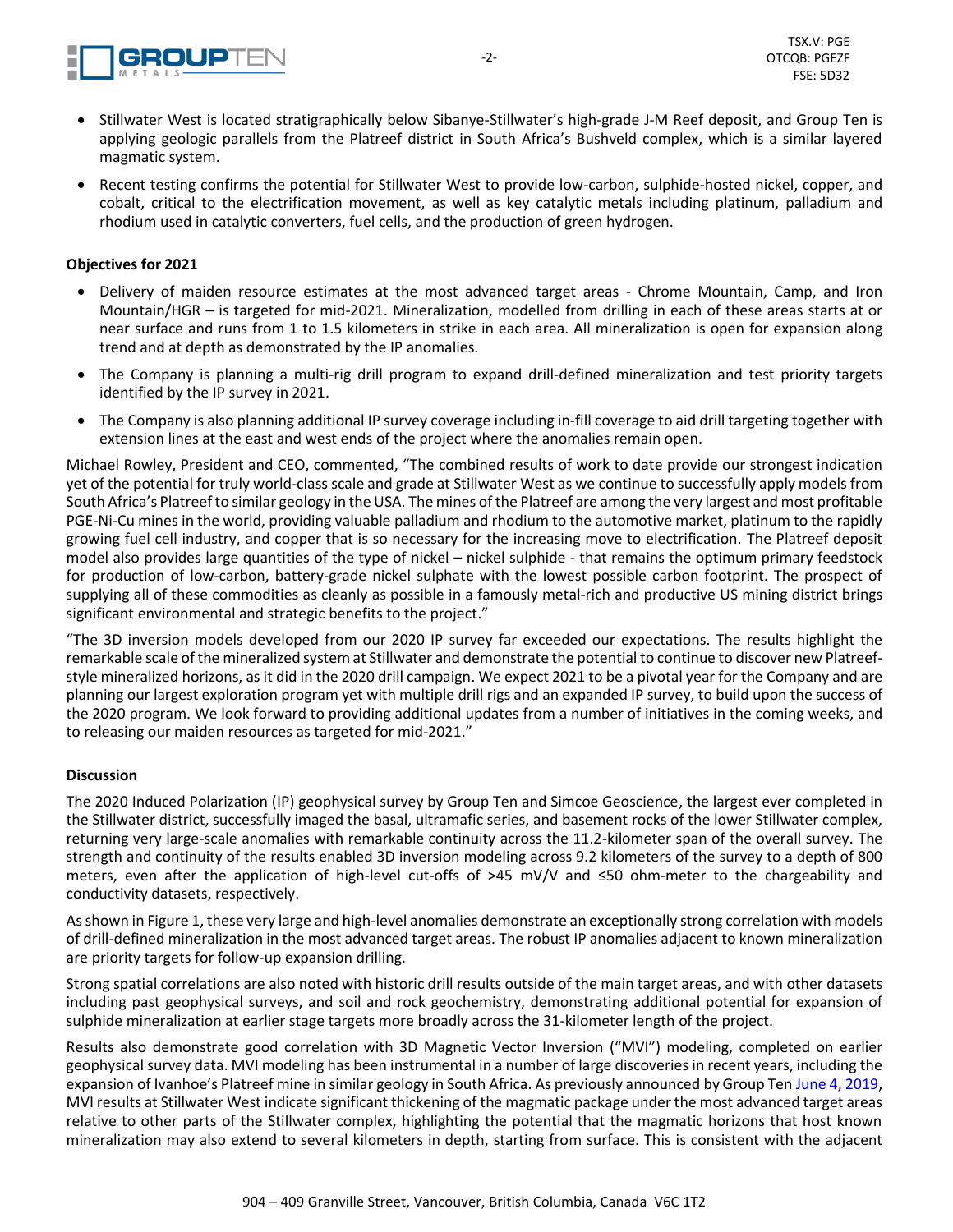

high-grade J-M Reef deposit where mining by Sibanye-Stillwater has extended mineralized horizons to over 2 km depth from surface.

#### **About Stillwater West**

The Stillwater West PGE-Ni-Cu-Co + Au project positions Group Ten as the second-largest landholder in the Stillwater Complex, adjoining and adjacent to Sibanye-Stillwater's Stillwater, East Boulder, and Blitz PGE mines in south-central Montana, USA<sup>1</sup>. The Stillwater Complex is recognized as one of the top regions in the world for PGE-Ni-Cu-Co mineralization, alongside the Bushveld Complex and Great Dyke in southern Africa, which are similar layered intrusions. The J-M Reef, and other PGE-enriched sulphide horizons in the Stillwater Complex, share many similarities with the highly prolific Merensky and UG2 Reefs in the Bushveld Complex. Group Ten's work in the lower Stillwater Complex has demonstrated the presence of large-scale disseminated and high-sulphide battery metals and PGE mineralization, similar to the Platreef in the Bushveld Complex<sup>3</sup>. Drill campaigns by the Company, complemented by a substantial historic drill database, are driving 3D models of Platreef-style mineralization in the five most advanced target areas, three of which are expected to become formal mineral resources by mid-2021. Multiple earlier-stage Platreef-style and reef-type targets are being advanced across the rest of the 31-kilometer length of the project based on strong correlations seen in soil and rock geochemistry, geophysical surveys, geologic mapping, and drilling.

#### **About Group Ten Metals Inc.**

Group Ten Metals Inc. is a TSX-V-listed Canadian mineral exploration company focused on the development of high-quality platinum, palladium, nickel, copper, cobalt, and gold exploration assets in top North American mining jurisdictions. The Company's core asset isthe Stillwater West PGE-Ni-Cu-Co + Au project adjacentto Sibanye-Stillwater's high-grade PGE mines in Montana, USA. Group Ten also holds the high-grade Black Lake-Drayton Gold project adjacent to Treasury Metals' development-stage Goliath Gold Complex in northwest Ontario, and the Kluane PGE-Ni-Cu-Co project on trend with Nickel Creek Platinum's Wellgreen deposit in Canada's Yukon Territory.

#### **About the Metallic Group of Companies**

The Metallic Group is a collaboration of leading precious and base metals exploration companies, with a portfolio of large, brownfield assets in established mining districts adjacent to some of the industry's highest-grade producers of silver and gold, platinum and palladium, and copper. Member companiesinclude Metallic Mineralsin the Yukon's high-grade Keno Hill silver district and La Plata silver-gold-copper district of Colorado, Group Ten Metals in the Stillwater PGM-nickel-copper district of Montana, and Granite Creek Copper in the Yukon's Minto copper district. The founders and team members of the Metallic Group include highly successful explorationists formerly with some of the industry's leading explorers/developers and major producers. With this expertise, the companies are undertaking a systematic approach to exploration using new models and technologies to facilitate discoveries in these proven, but under-explored, mining districts. The Metallic Group is headquartered in Vancouver, BC, Canada, and its member companies are listed on the Toronto Venture, US OTC, and Frankfurt stock exchanges.

Total Platinum Equivalent (TotPtEq q/t) and Total Nickel Equivalent (TotNiEq %) calculations reflect total gross metal content using metals prices as follows (all USD): \$6.00/lb nickel (Ni), \$3.00/lb copper (Cu), \$20.00/lb cobalt (Co), \$900/oz platinum (Pt), \$1,650/oz palladium (Pd), \$1,500/oz gold (Au), and \$7,000/oz rhodium (Rh). Values have not been adjusted to reflect metallurgical recoveries. Total metal equivalent values include both base and precious metals. Nickel equivalent values may be converted to copper equivalent values by multiplying the NiEq value by the price ratio of the two (ie times two per the above prices), such that 0.5% NiEq equates to 1.0% CuEq. Platinum equivalent has been used based on the historic values of platinum and palladium. Platinum equivalent values may be converted to palladium equivalent values by multiplying the PtEq value by the price ratio of the two (ie times 0.55 per the above prices), such that 1 g/t PtEq equates to 0.55 g/t PdEq.

- Note 1: References to adjoining properties are for illustrative purposes only and are not necessarily indicative of the exploration potential, extent, *or nature of mineralization or potential future results of the Company's projects.*
- *Note 2: Based on Sibanye-Stillwater's 2018 Mineral Resources and Mineral Reserves Report.*
- Note 3: Magmatic Ore Deposits in Layered Intrusions-Descriptive Model for Reef-Type PGE and Contact-Type Cu-Ni-PGE Deposits, Michael *Zientek, USGS Open-File Report 2012–1010.*

## **FOR FURTHER INFORMATION, PLEASE CONTACT:**

Michael Rowley, President, CEO & Director Email: info@grouptenmetals.com Phone: (604) 357 4790 Web: [http://grouptenmetals.com](about:blank) Toll Free: (888) 432 0075